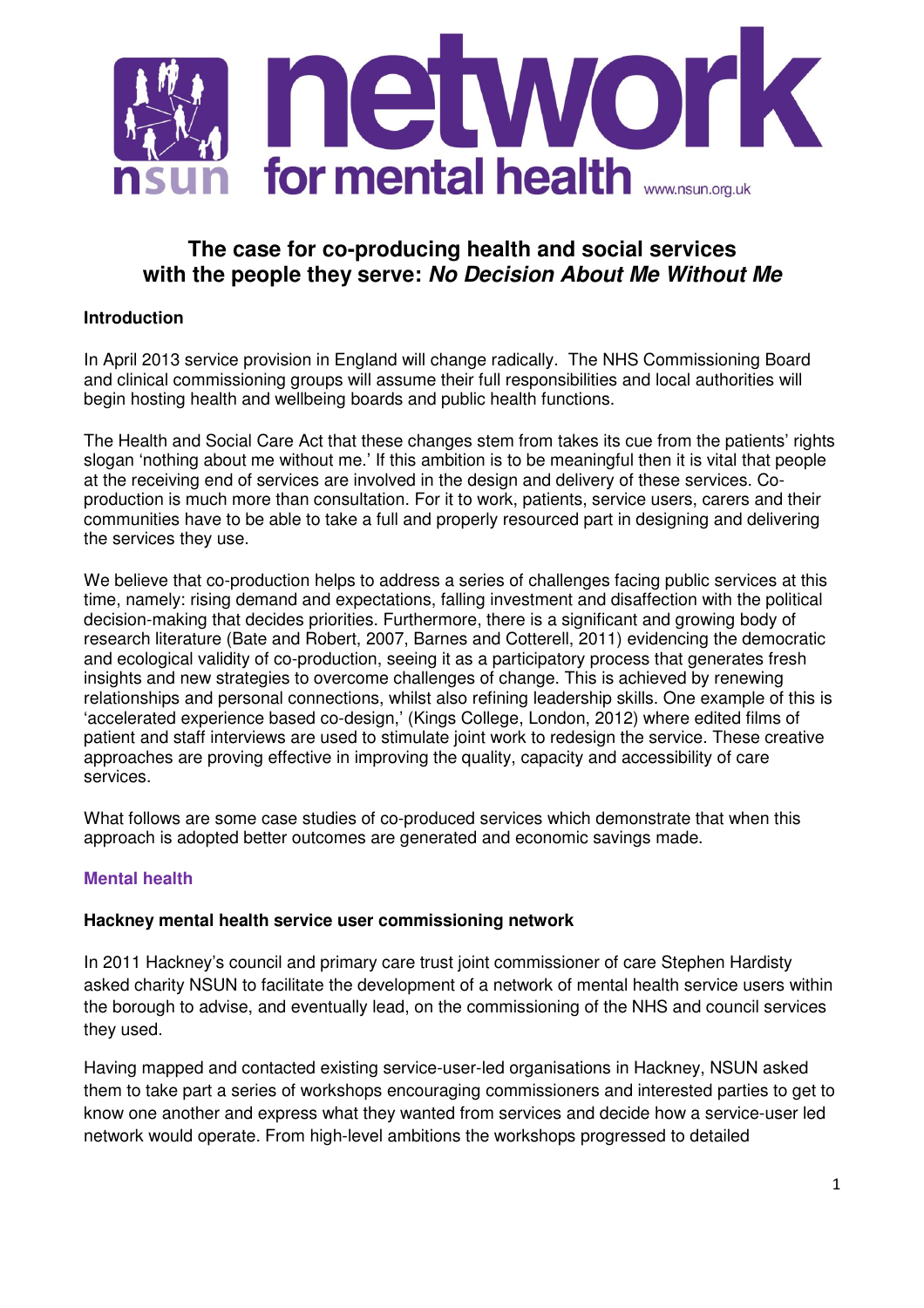discussions about practicalities such as staffing, support and administration. As relationships developed and confidence grew, the potential for the network became clearer.

Stephen Hardisty says that when service users are supported in this way they: 'add value because they are creative problem solvers; form their own networks; provide peer support; provide local leadership and learning; are experts about mental health and what works for them; [they] advocate and champion high quality services; challenge stigma and discrimination and act as ambassadors for their local communities.'

One of the service user participants said: 'Apart from helping to create better services, being involved in this project has been great for my confidence and recovery.'

The success of this work formed the basis of an **article** on the Guardian's Healthcare Network and was mentioned as best practice on a public health debate on the same newspaper's Local Government Network.

In early 2012 Hardisty asked NSUN, who he describes as 'the go-to organisation for co-producing mental health services', to continue the work. The GP mental health lead Dr Rhiannon England of the City and Hackney clinical commissioning group has indicated her interest in continuing the work when they take over responsibility in April 2013.

Dr England said: 'NSUN are doing great work co-producing efficient mental health services in our area by making the best of service user expertise.' This example of best practice is set to appear in the national Joint Commissioning Panel (of which NSUN is a member) guidance.

#### **Lambeth Living Well Collaborative**

The Lambeth Living Well collaborative gives mental health service users an equal voice with voluntary groups, GPs, and the South London & The Maudsley NHS Foundation Trust and is supported by commissioners in NHS Lambeth and Lambeth borough council. The collaborative brings together mental health (NHS and social care) service users, carers, practitioners and commissioners at monthly breakfast meetings. This provides participants with opportunities to share experience and design new systems based on what works for those on the receiving end. This has been a success in terms of achieving better outcomes, more integration? of NHS and council services like social care and housing and reduced costs. It assumes that service users are experts on their own lives and conditions, that they are part of the solution - not passive recipients of services. For example the collaborative developed a support plan with service users stuck as hospital in-patient aimed at supporting them to achieve their ambitions and goals. The service was developed through varying existing contracts with five voluntary sector providers within existing resources and has so far worked with 210 people discharging them into the community to live more independent, but supported, lives at a considerably saving to the NHS.

Lambeth council's cabinet member for wellbeing Cllr Jim Dickson said: 'The Lambeth Living Well Collaborative demonstrates that co-producing with mental health service users and carers produces excellent results and efficiencies.'

#### **Changing Minds**

Changing Minds is a six month service user leadership programme that recruits and trains local people with direct experience of mental ill health to challenge stigma and discrimination. It has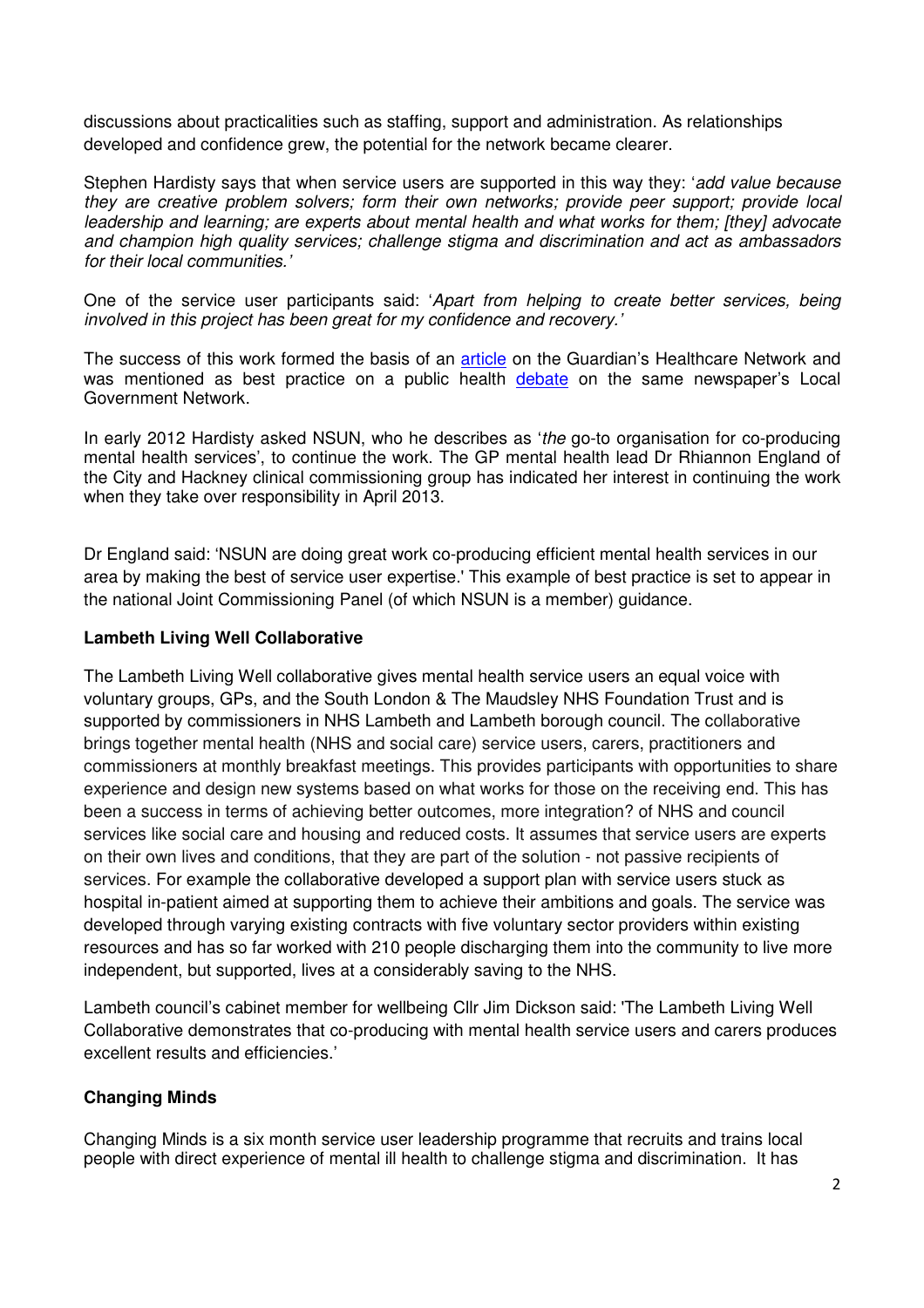already been piloted successfully by South London and Maudsley Mental Health Foundation Trust over the last five years. Recently the programme has been successfully replicated by 20 boroughs over the last three years with a social return on investment evaluation assessment from the University of East London showing for every £1 spent in the programme as a whole - £9 was saved. Of over 100 participants 77% were involved in challenging stigma and discrimination; 44% are now in full or part time work; 27% are accessing further education and 48% are involved in other service user activities like attending meetings, consultations, and volunteering.

#### **Social care**

#### **Turning Point – Connected Care**

Connected Care is run by health and social care charity Turning Point; it involves the community in the design and delivery of integrated health and wellbeing services. Local people are trained and paid to carry out a detailed audit, and with the assistance of frontline staff and commissioners, they conduct a service re-design and cost-benefit analysis in order to make the business case for change. This leads to bespoke services which are inherently more efficient because the service is closely tailored to local need and the community is automatically engaged. Prospective modelling of a Connected Care service redesign [This sentence was written by LSE who are VE RY picky about the way their research is described] proposals in Basildon undertaken by the London School of Economics, suggests that for every £1 spent, £4.44 could be saved through reduced demand on public services, rising to £14.07 when the value of quality of life improvements are included.

#### **Public health**

#### **Well London – Health Champions**

The Community Health Champion programme is part of the Well London scheme. It has been found to improve the health, sense of community, employability and confidence of many people living in the deprived White City ward of Hammersmith and Fulham.

The programme began with people from the area being consulted about their needs at a public meeting, arranged in partnership with the tenants association and other local groups.. Then, in conjunction with the Primary Care Trust and other agencies, 40 volunteers were trained as health champions, achieving NVQ level 2 in public health. The assessment they undertook resulted in exercise classes, smoking cessation sessions, healthy eating workshops and a range of other resident-led initiatives. The University of East London evaluation called this White City Health Champions project the 'jewel in the crown' of the Well London programme.

The project has involved over 2,000 people with the result that 82% now make healthier eating choices, 85% take more exercise, 79% feel more positive about their life and the same number have a better understanding of their mental wellbeing. In addition many of the volunteers have got qualifications for the first time, found jobs and started related businesses like exercise classes.

#### **Primary care**

#### **Cullompton Practice**

Dr Michael Dixon's GP surgery in Cullompton, Devon takes a unique approach to patient involvement and self-care. As well as receiving a normal GP consultation, patients can be referred to a range of patient-led support groups ranging from diabetes to depression. These are supported by a full-time administrator who also oversees an in-surgery library of self-help books and other